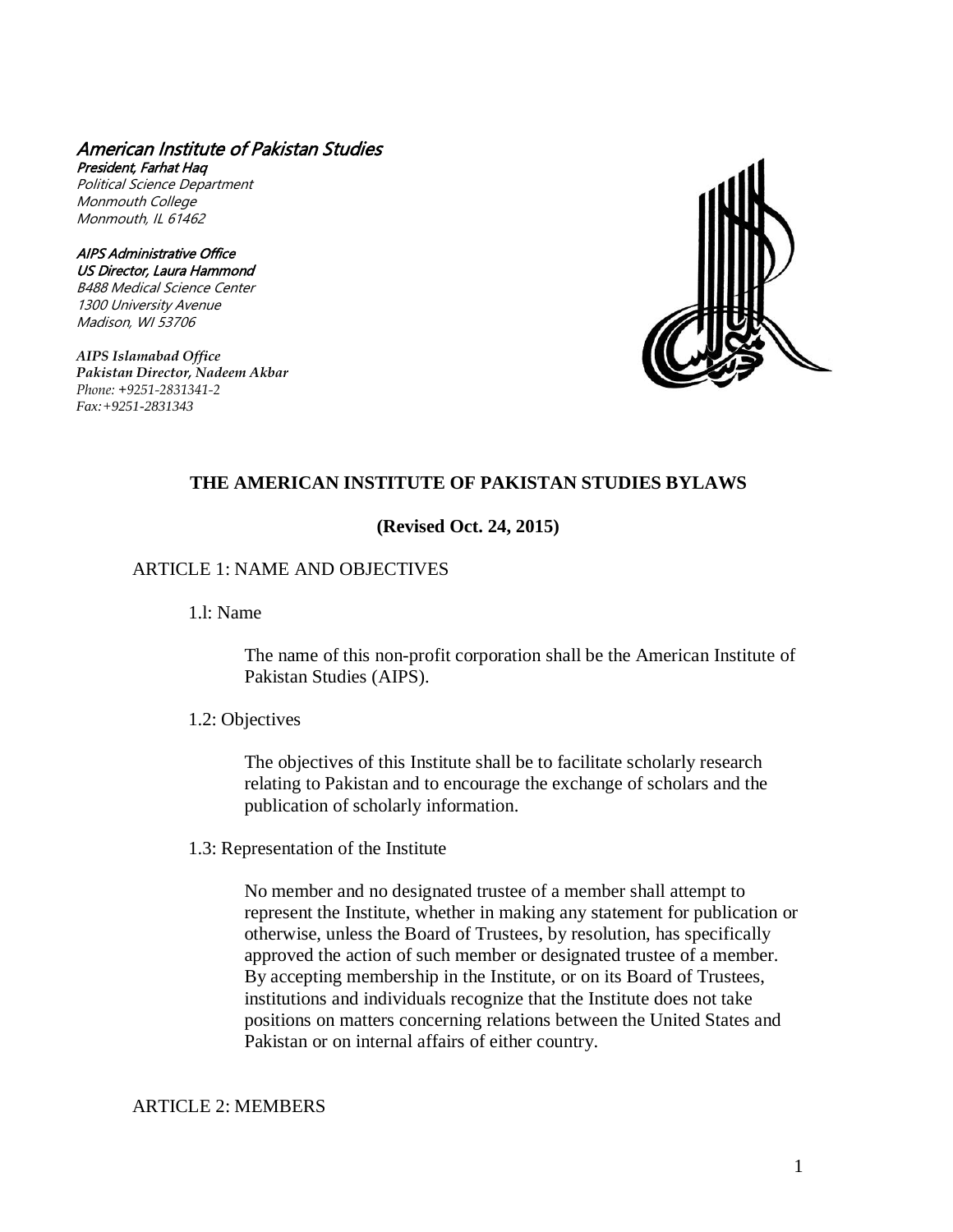## 2.1: Types of Membership

### A. Institutional Memberships

Institutional Members are generally recognized academic and educational institutions in the United States. Such institutions are required to pay annual dues to the AIPS as determined by the Board of Trustees. Representatives of these institutions serve on the Board of Trustees and have full voting rights. Application for Institutional Membership should be made to the President, AIPS, and must be approved by the Executive Committee, AIPS.

## B. Individual Membership

Individual Members are persons who are engaged professionally in the scholarly study of Pakistan and who are personally affiliated with a US educational or research institution or have been personally affiliated with a US educational or research institution within the last three years. Individual Members will be required to pay annual dues to AIPS as determined by the Board of Trustees. Application for Individual Membership should be made to the AIPS Business Office, which shall approve or disapprove the application. Denied applicants can submit an appeal to the AIPS President, whose decision shall be final for that membership year. Individual Members shall be represented on the Board of Trustees at the ratio of one trustee for each twenty Individual Members. These trustees shall be elected by the Individual Members.

# C. Emeritus Memberships

(1) Retired Institutional Trustees may be nominated as Trustees Emeritus by the Executive Committee and approved by the Board of Trustees. Trustees Emeritus may participate in Board of Trustee meetings and may be appointed to serve on any committees, including but not limited to fellowships, prize, or nominating committees, but shall not have a vote and cannot stand for election to any office. Trustees Emeritus may serve until resignation, death, or a vote of removal by the Board of Trustees.

(2) Individual Members may apply for status of Individual Member Emeritus after retirement. Individual Emeritus Members have all the rights and privileges of individual membership and must pay annual dues, but are not required to demonstrate current affiliation with a US educational or research institution.

### D. Membership Years

Membership Years for all categories of membership are concurrent with the AIPS fiscal reporting year, i.e. October 1 – September 30.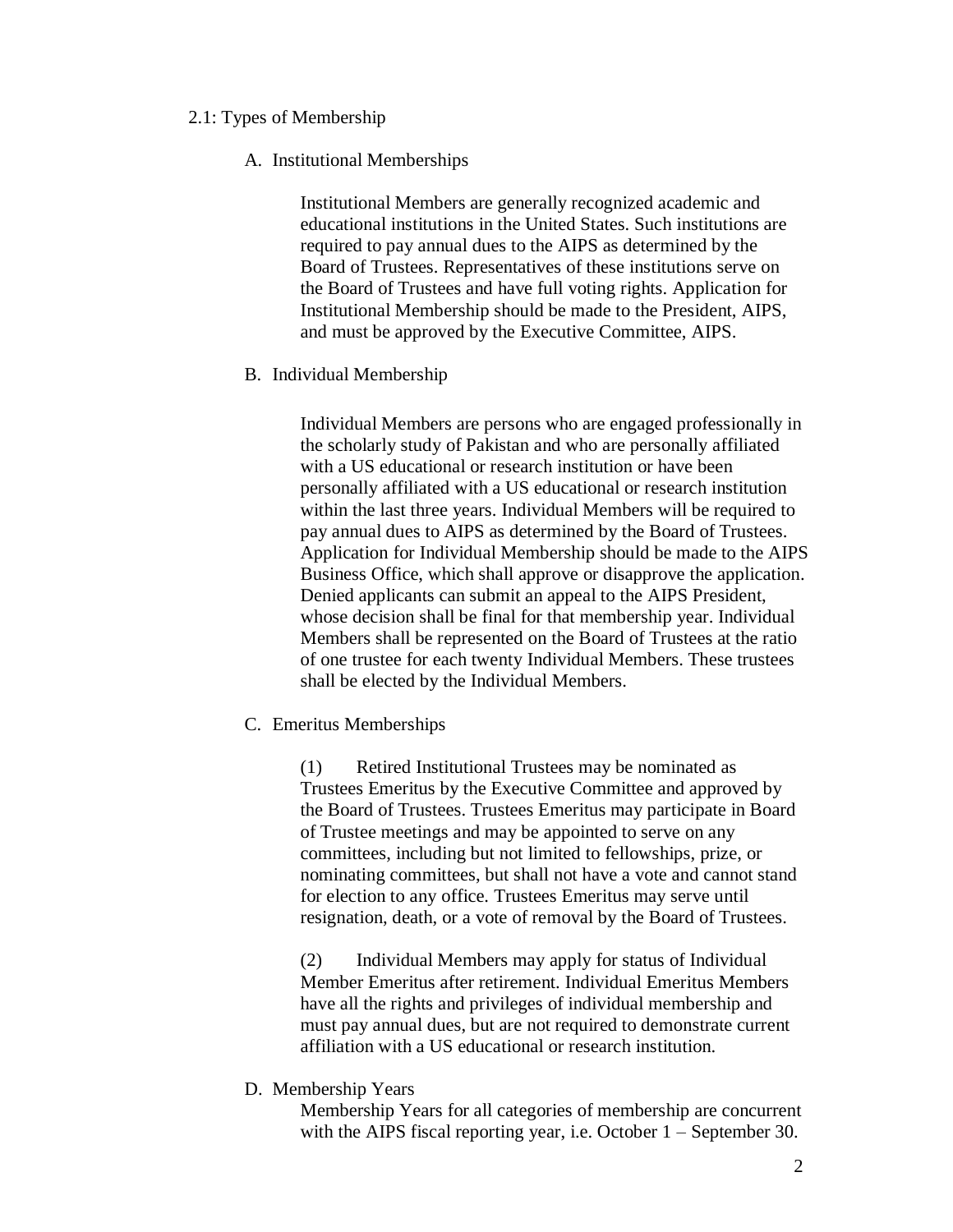## ARTICLE 3: THE BOARD OF TRUSTEES

3.1: Composition

The Board of Trustees shall consist of:

- A. Trustees representing Institutional Members;
- B. Trustees representing Individual Members.

#### 3.2: Selection

A. Institutional Trustees

Institutional Trustees are appointed by Institutional Members. Each Institutional Member is entitled to one Trustee. Institutional Trustees may serve until disqualification, resignation, removal, or death

B. Individual Member Trustees

Individual Member trustees shall be chosen as described in 2.1.B., above. The term of office of Individual Member trustees shall be three years.

#### 3.3: Termination of Office

## A.Resignation

(1) A Trustee may resign at any time by giving notice to the Secretary or the President of the AIPS;

(2) If the resigning Trustee represents an Institutional Member, the institution shall be requested to designate a replacement Trustee.

(3) If the resigning Trustee represents Individual Members, an election from the Individual Member constituency shall be held to replace that Trustee for the remainder of the resigning Trustee's term.

## B. Removal

Any Trustee can be removed for cause by a vote of two-thirds of the Board.

## C. Lapse of Institutional Membership

If an institution withdraws its membership in the AIPS, then its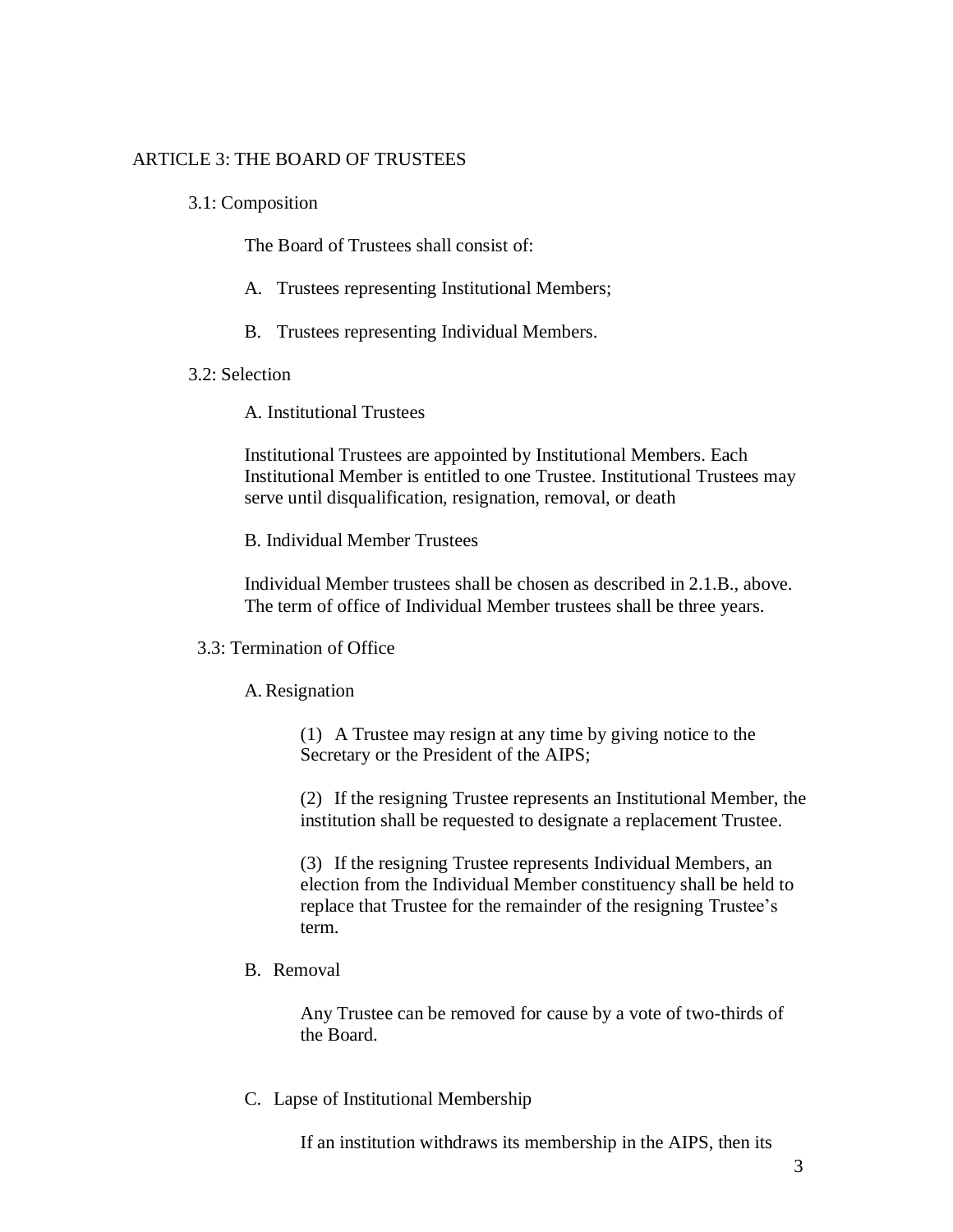Institutional Trustee ceases to be a Member of the Board. Withdrawal shall be assumed to have taken place if the dues are two years in arrears at the end of the Institute's fiscal year (September  $30<sup>th</sup>$ ). However, if annual dues have not been paid by the institution by June  $30<sup>th</sup>$ , the Trustee representing that institution shall not have a vote at that meeting or in any mail ballot taken before the payment of all billed dues.

D. Duties and Responsibilities

(1) The Board shall have full power to determine all policies and elect all officers. It may alter or rescind decisions of the Executive Committee.

(2) Whenever the Board deems it appropriate, it may delegate some of its power to specified officers or committees.

## ARTICLE 4: OFFICERS

### 4.1: Designation

The officers of the AIPS shall consist of

- A. A President;
- B. A Vice-President;
- C. A Secretary;
- D. A Treasurer
- 4.2: Qualifications

Only members of the Board of Trustees are qualified for election as officers and as members of the Executive Committee. Once elected, the President, Vice-President, Treasurer, and Secretary become ex-officio members of the Board of Trustees for the duration of their term.

- 4.3: Selection
	- A. Terms of Office

The term of office of each officer of the AIPS shall be three years. However, this term may be extended until such time as a successor is elected and takes office.

B. Nomination of Officers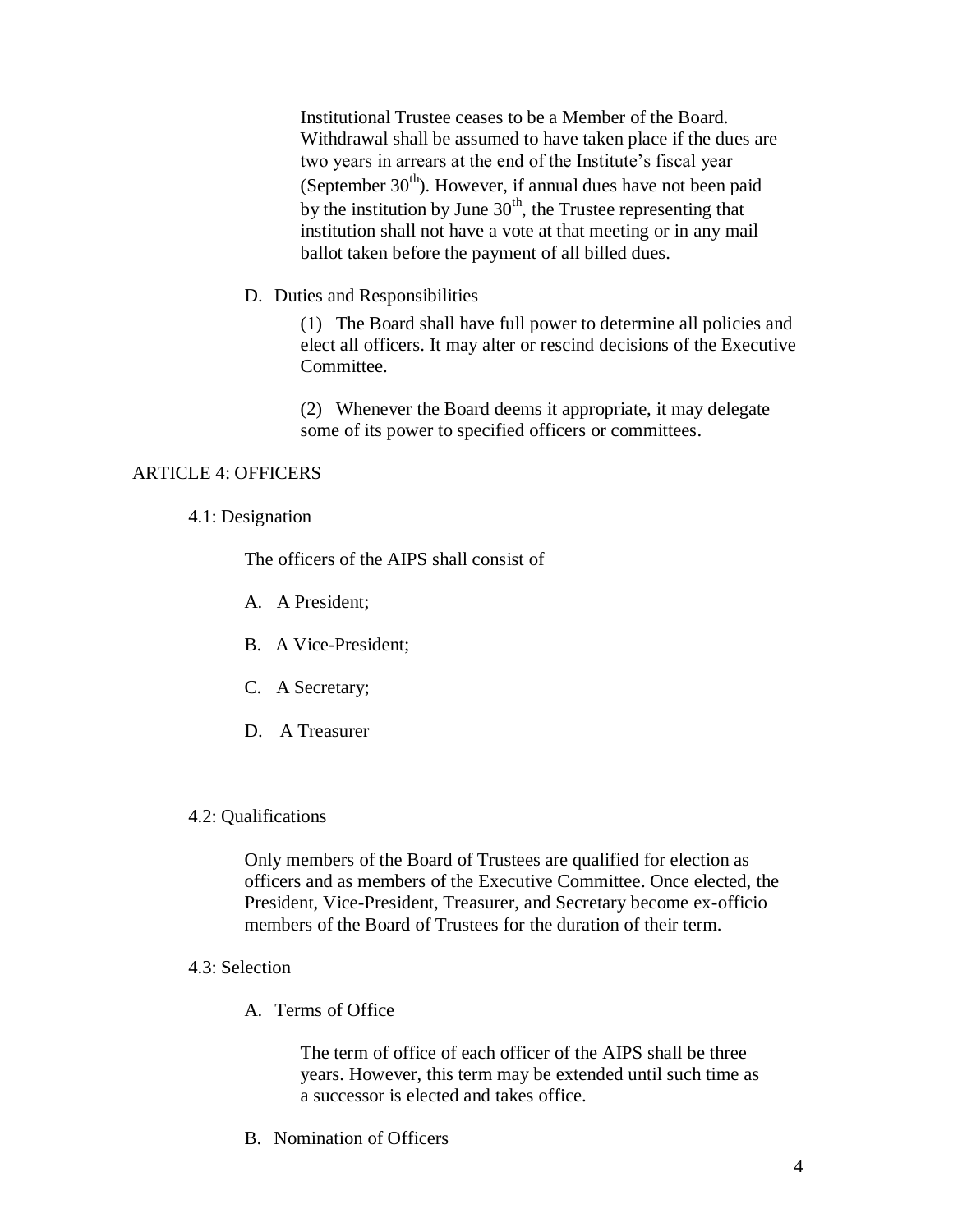(1) The Nominating Committee is appointed by the Executive Committee at least three months before a term of office expires, or within thirty days after the vacancy occurs. It shall consist of three Trustees, of which not more than one can be from the Executive Committee. When the election for which the Nominating Committee has been appointed has been completed, the Nominating Committee will be terminated.

(2) No member of the Nominating Committee can be a candidate for any office to be elected during the period of the Nominating Committee's term; and,

(3) The Nominating Committee shall nominate Trustees for offices whenever a vacancy occurs, provided, however, that a separate Nominating Committee shall be formed from among the Individual Members for the nomination of candidates for the position(s) of trustees representing Individual Members.

C. Election

(1) The Chairperson of the Nominating Committee shall submit the nominated names to the secretary of the AIPS, who shall, no later than thirty days thereafter, submit the mail ballot to the Trustees;

(2) The mail ballot should specifically indicate the latest date by which the ballot should be in the mail, and such a date shall be thirty days after the ballot is mailed;

(3) The Secretary shall count the ballots and inform the Trustees of the results; and,

(4) The ballots shall be kept for one year, and may be inspected by any Trustee within the year.

(5) For the election in 2000 of the Secretary, Treasurer, and four other members of the Executive Committee, the following terms of office shall be held by the persons elected, notwithstanding Article 4.3.A which states that the term of office for each officer shall be three years.

Secretary - one year

Treasurer - two years

At-large Members of the Executive Committee:

Person with highest number of votes - three years Persons with next two highest number of votes - two years Person with fourth highest number of votes - one year<sup>5</sup>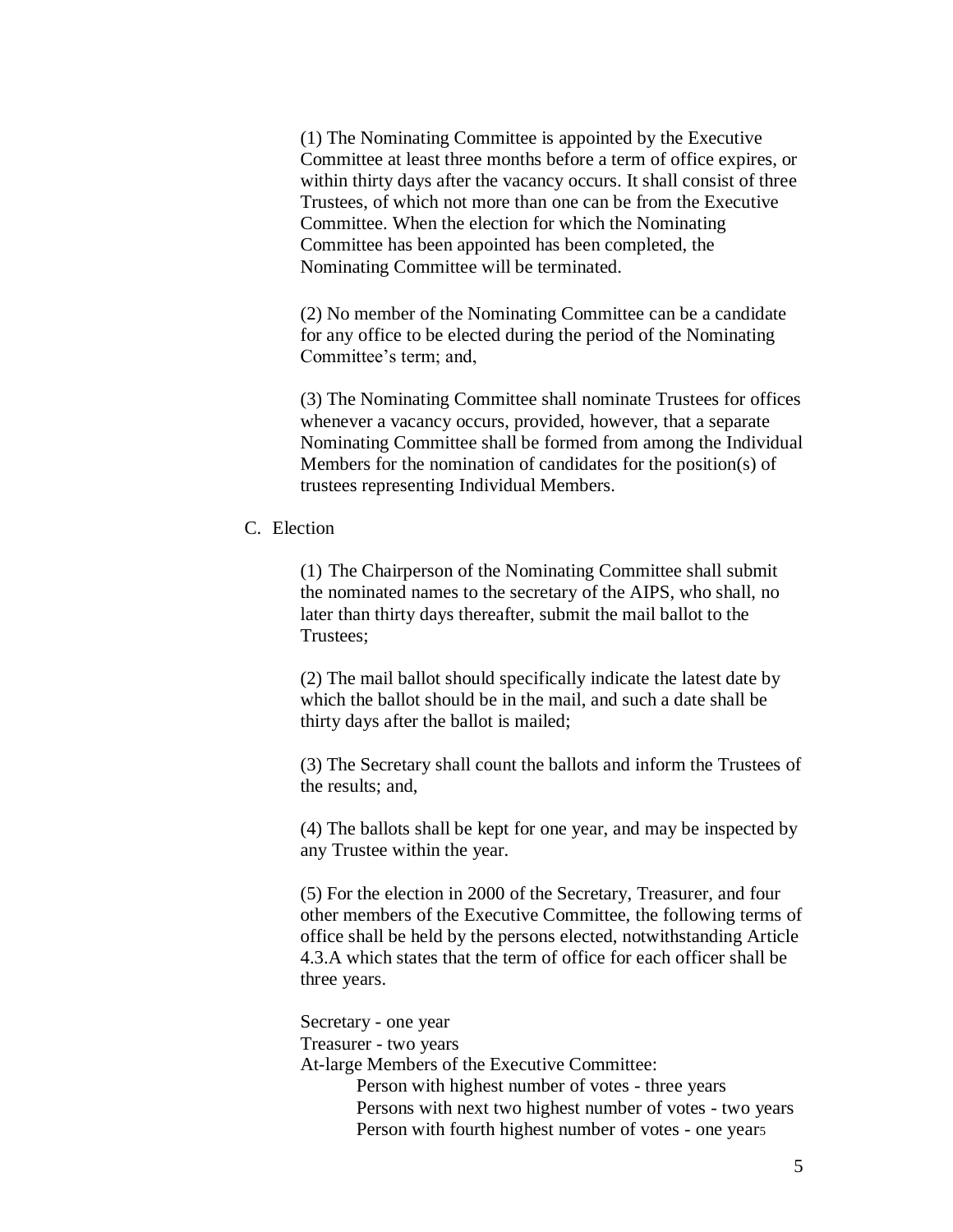If there are ties in the voting for At-large Members of the Executive Committee, these shall be broken by the drawing of lots.

D. Limitation on Terms

(1) Effective with the election occurring to fill vacancies beginning September 1, 1995, no officer shall serve more than two terms in the office held.

E. Terms

(1) The terms of officers, members of the executive committee and trustees representing individual members shall begin on October 1 of the year in which the person is elected. However, those persons elected to fill a vacated position shall assume office for the unexpired term of the office vacated upon certification of the election by the Secretary.

## 4.4: The President

The President shall

- A. Be the principal spokesperson of the AIPS, under policies established by the Board and the Executive Committee;
- B. Preside at the meetings of the Executive Committee and the Board;
- C. Approve or disapprove all financial expenditures. In the absence of the President, two other officers may approve or disapprove expenditures. All expenses by the President must also be approved by another officer.
- D. Make an annual written report to the Board;
- E. Take such initiative and engage in such other activities as will promote the achievement of the purposes of the AIPS;
- F. Appoint committees and assign special duties to members of the AIPS, as required;
- G. Prepare grant proposals to support the activities of AIPS; and prepare all final reports; and
- H. Perform such other duties as from time to time may be assigned by the Board or the Executive Committee.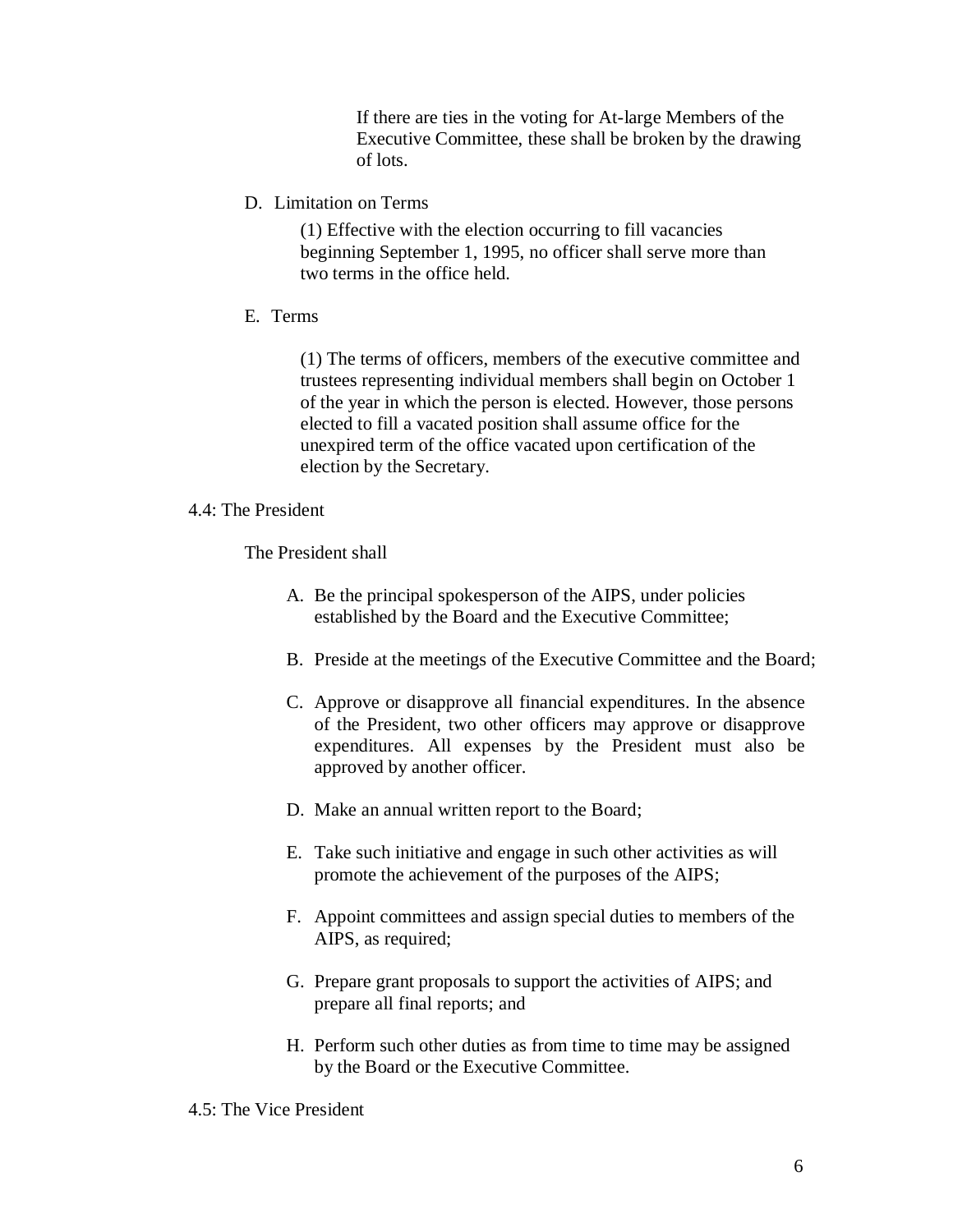## The Vice President shall

- A. Act for the President upon designation by the President or upon the inability of the President to perform his/her duties;
- B. Be a leading spokesperson of the AIPS, under policies established by the Board and the Executive Committee;
- C. Assist the President at the meetings of the Executive Committee and the Board of Trustees;
- D. Take such initiative and engage in such other activities as will promote the achievement of the purposes of the AIPS, including to communicate with academic colleagues and others, develop outreach efforts, and prepare monthly online news items and announcements to promote Pakistan studies;
- E. Be required and empowered to assist the President in preparing grant proposals to support the activities of the AIPS and preparing Department of Education reports;
- F. Help the President in developing institutional linkages in the U.S., Pakistan, and internationally;
- G. Perform such other duties as from time to time may be temporarily delegated by the Board or the Executive Committee.

### 4.6: The Secretary

The Secretary shall

- A. Act for the Vice President upon designation by the Vice President, or upon the inability of the Vice President to perform his/her duties;
- B. Be a member of the Executive Committee and serve as its secretary;
- C. Record all votes of the members and minutes of the meetings of the Executive Committee and the Board;
- D. See that notices are given and records and reports properly kept;
- E. Conduct elections; and,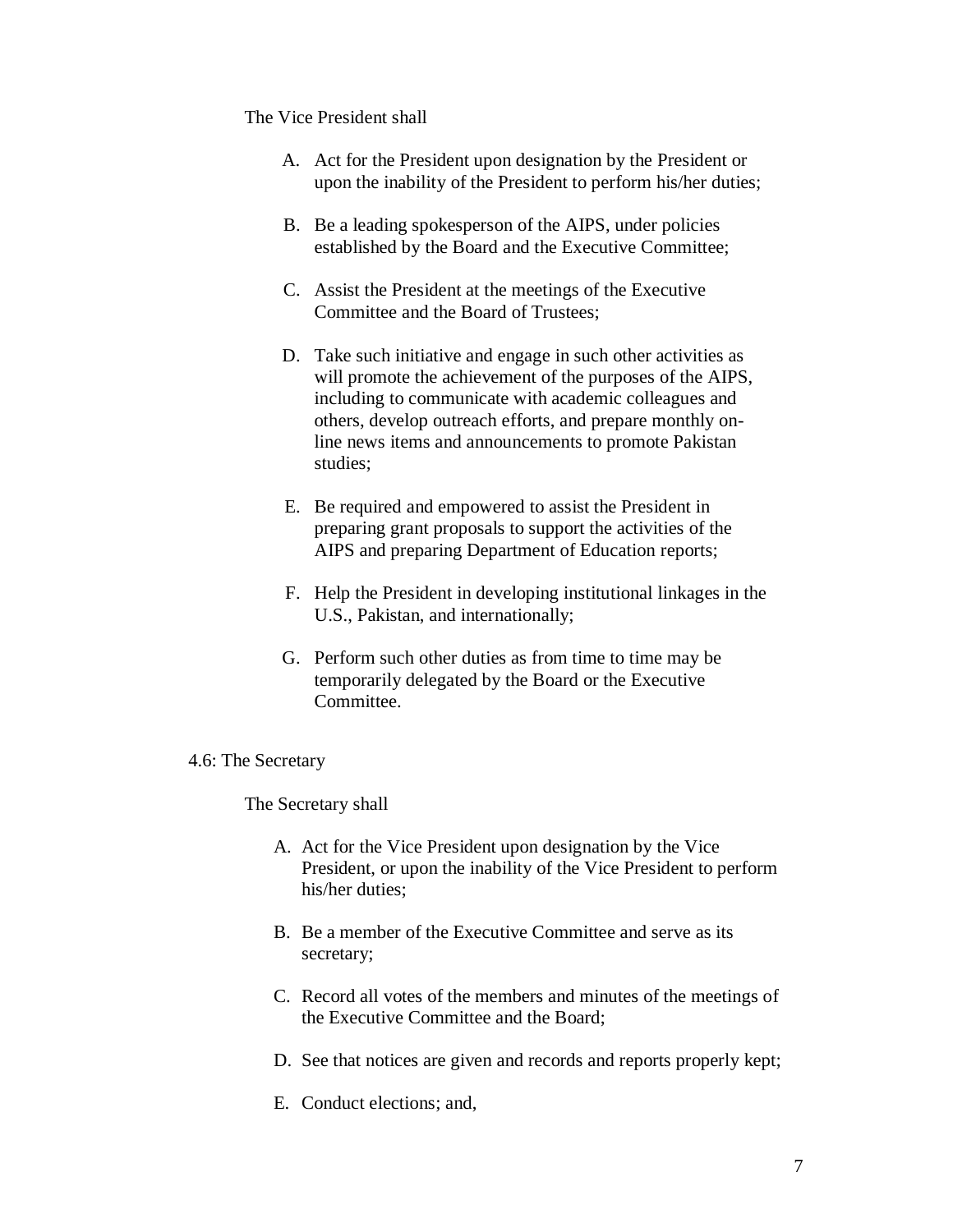F. Perform such other duties as from time to time may be assigned by the Board, the Executive Committee, or the President.

# 4.7: The Treasurer

The Treasurer shall

- A. Be a member of the Executive Committee and advise the Executive Committee of the financial implications of proposed policies and operational procedures;
- B. Submit to the annual meeting of the Board a financial report reflecting all income and expenditures;
- C. Receive all dollar funds according to the guidelines established by the Executive Committee, and in accordance with any contracts or grants made available from funding agencies;
- D. Provide for the custody of funds and securities and with full authority to receive and give receipts for all money due and payable, and to endorse checks, drafts, warrants, in the name of the AIPS and on its behalf;
- E. Deposit all unobligated funds in bank or other places of deposit as the Board may from time to time designate;
- F. Prepare periodic financial reports for the Executive Committee and the Board and such reports, including audits, as may be required by contracts or agreements;
- G. Send invoices for dues to all members at the appropriate time; and
- H. Perform such other duties as may from time to time be assigned by the Board, the Executive Committee, or the President.

#### 4.8: Resignation

A. Any officer may resign at any time by giving written notice to the Board or to the Secretary or President of the AIPS. Any such resignation shall take effect at the date of the receipt of such notice, or at any later time specified therein; and unless otherwise specified therein, the acceptance of such resignation shall not be necessary to make it effective.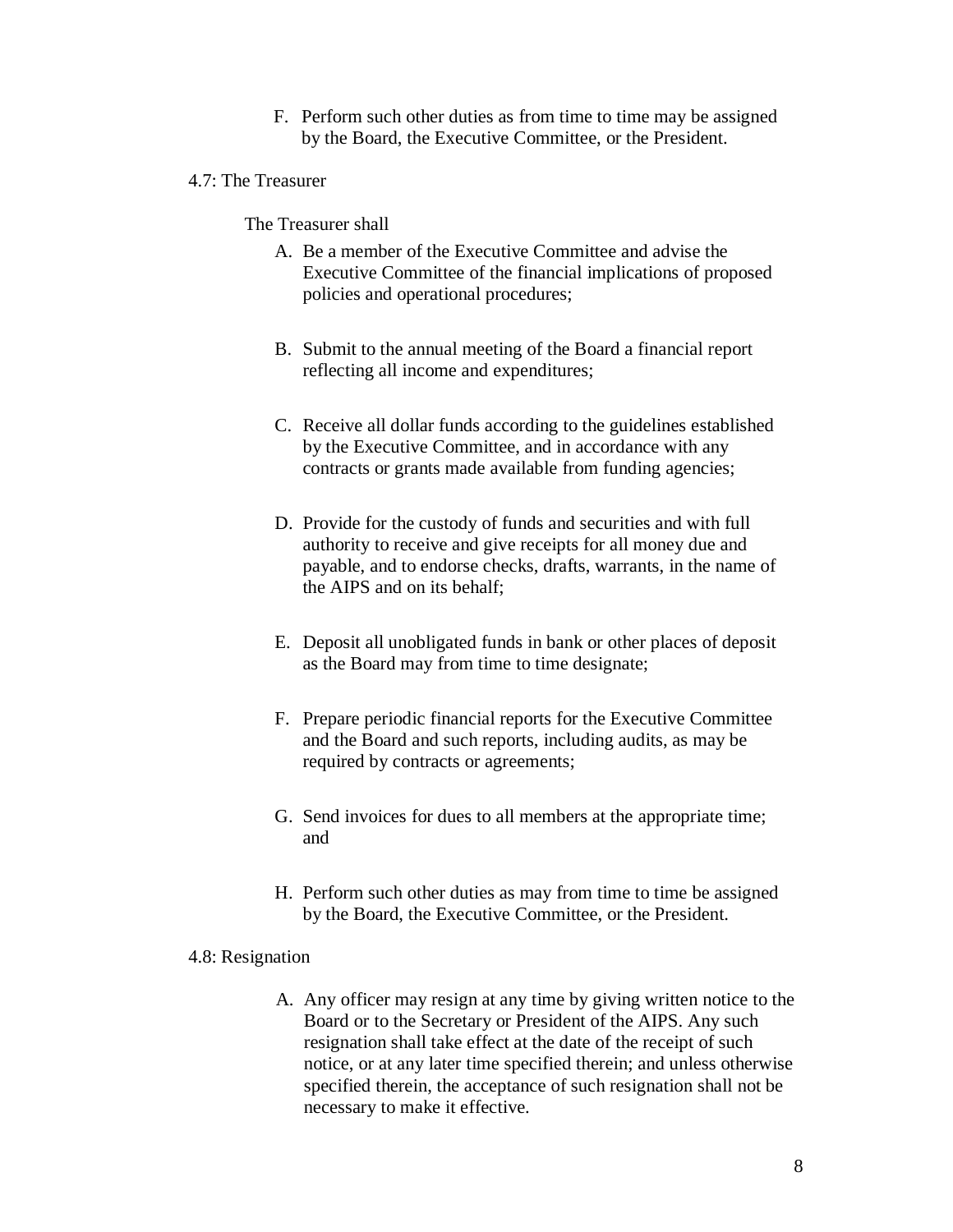- B. Persons elected to succeed a resigning officer shall complete only the unexpired term of that officer. Until an election to replace the resigning officer takes place, the remaining officers, acting in concert, shall appoint an interim officer from among members of the Board.
- C. Special elections to replace an officer shall be held within ninety days following the resignation date.

# ARTICLE 5: VOTING AND MEETINGS

### 5.1: Voting

Each member of the Board shall have one vote at the annual meetings of the Board. The officer responsible for arranging the annual meeting of the Board shall inquire of each Institutional Member who its Trustee shall be at the annual meeting.

### 5.2: Annual Meetings

The Board shall meet at least once each year to transact such business as may be brought before the Board.

## 5.3: Special Meetings

Special meetings of the Board may be held at the initiative of the Executive Committee, or the President, or thirty percent of the Trustees. Requests for special meetings shall be submitted in writing to the President or the Secretary, who shall notify all members of the Board.

### 5.4: Meeting Sites

Regular and special meetings shall take place at a site selected by the President in consultation with the Executive Committee.

# 5.5: Notice of Meetings

- A. All meetings will be scheduled in sufficient time to notify all members of the Board whose normal place of residence or work is within the United States: and.
- B. Notice of each meeting of the Board, stating the day, hour, place, and general nature of the business to be transacted, shall be given by the Secretary to each Trustee, either orally or in writing, at least one month before each meeting.

### 5.6: Quorum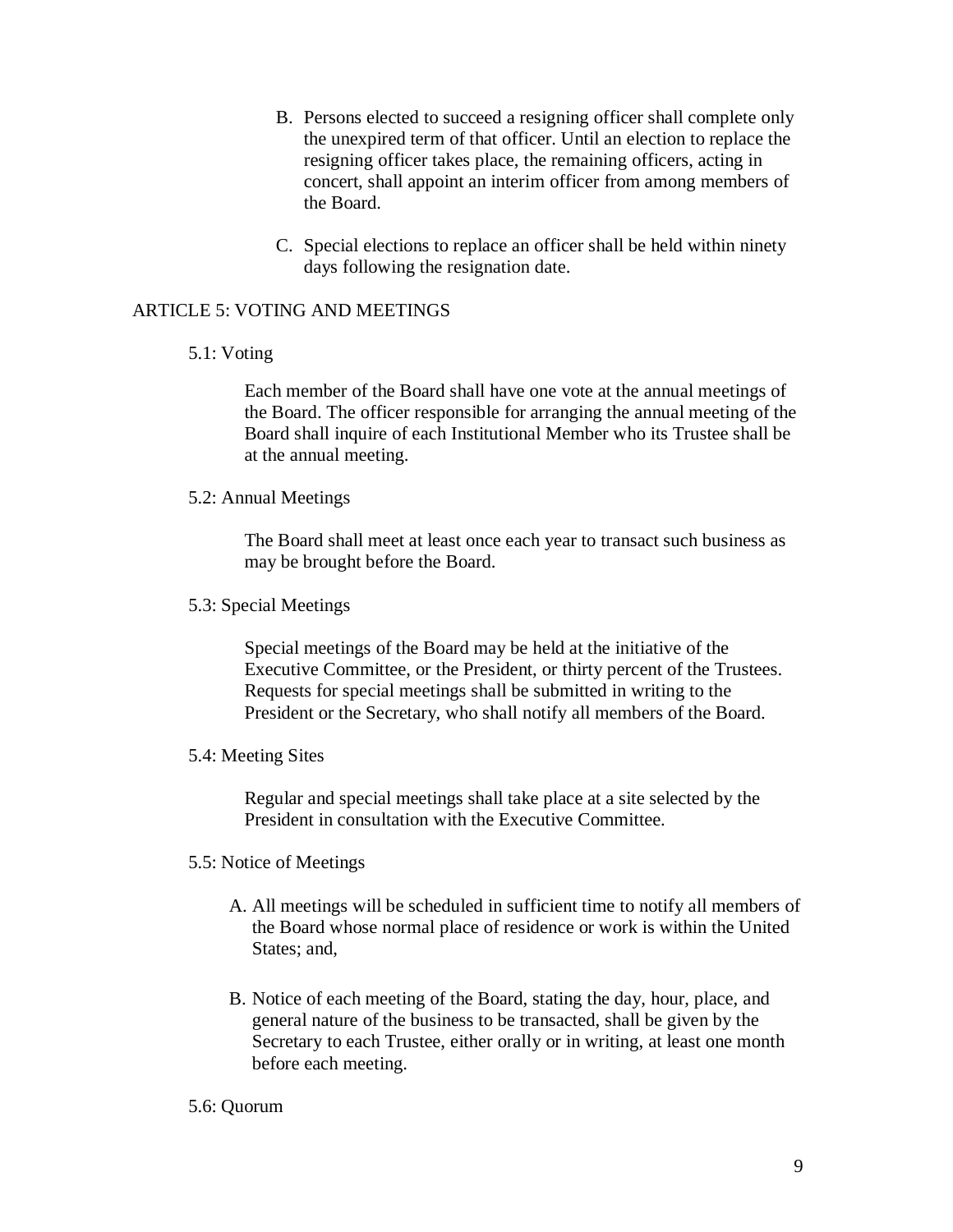- A. One third plus one of the members of the Board shall constitute a quorum for all meetings and votes of the Board of Trustees; and,
- B. One half plus one of the members of the Executive Committee shall constitute a quorum for all meetings and votes of the Executive Committee.

# ARTICLE 6: THE EXECUTIVE COMMITTEE

## 6.1: Composition and Term in Office

- A. There shall be an Executive Committee consisting of the President, who shall preside at its meetings; the Secretary; the Treasurer; and four additional Trustees elected by the Board.
- B. The term of office for Trustees elected to the Executive Committee shall be three years.
- 6.3: Duties of the Executive Committee

The Executive Committee shall

- A. Have and may exercise the authority of the Board in the management of the AIPS between the regular meetings of the Board;
- B. Appoint a Nominating Committee for the election of officers and atlarge members of the Executive Committee.
- C. Appoint a Selection Committee for the purpose of determining the suitability of candidates for AIPS awards;
- D. Meet at least once each year;
- E. Appoint such standing committees and/or special committees, consisting of Trustees and/or other individuals, as are deemed necessary by the Board. Such committees shall determine their own organization, and time and place of meetings, unless directed otherwise by the Executive Committee; and,
- F. Appoint such staff members in the United States and Pakistan as it may consider necessary or desirable to carry out the purposes of the AIPS.

# ARTICLE 7: FINANCIAL RESPONSIBILITY

# 7.1: Borrowing

No officer or employee of the AIPS shall have any power or authority to borrow money on its behalf, to pledge its credit, or the mortgage or pledge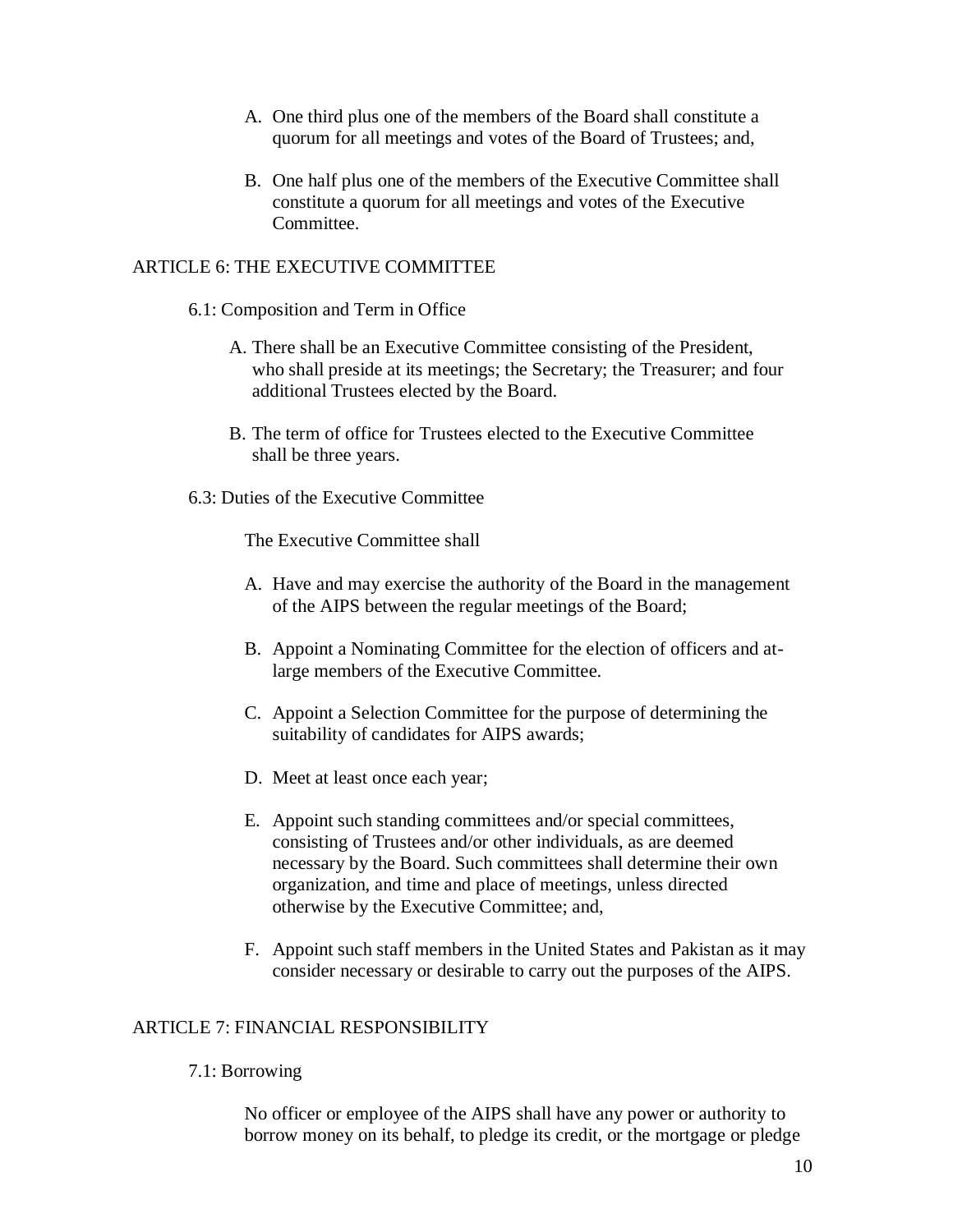its real or personal property, except within the scope and to the extent of the authority delegated by resolution adopted by a three-fourths majority of the full Board.

Authority may be given by the Board for any of the above purposes and may be general or limited to specific instances.

7.2: Deposits

All unobligated funds of the AIPS shall be deposited from time to time to the credit of the AIPS in such banks or other depositories as the Executive Committee may approve or designate, and such funds may be withdrawn only upon checks or other instruments signed by such persons as may be authorized by the Executive Committee.

7.3: Annual Audit

The accounts of the AIPS shall be audited at least once in each calendar year by an independent accountant selected by the Executive Committee.

7.4: Financial Reports

At each annual meeting of the Board, a report will be issued by the Treasurer in respect to income received and expenditures made by the AIPS.

## 7.5: Remuneration

Trustees and officers of the AIPS shall receive no remuneration.

### ARTICLE 8: INDEMNIFICATION

- 8.1: Indemnification
	- A. Unless otherwise prohibited by law, the AIPS, a non-profit corporation, may indemnify any director or officer or any former director or officer, and may by resolution of the Board of Trustees indemnify any employee, against any and all expenses and liabilities incurred by him or her in connection with any claim, action, suit, or proceeding to which he or she is made a party by reason of being a director, officer, or employee.
	- B. There shall be no indemnification in relation to matters as to which he or she shall be adjudged to be guilty of a criminal offense or liable to the AIPS for damages arising out of his or her own gross negligence in the performance of a duty to the AIPS.

#### 8.2: Liability Expenses

A. Amounts paid in indemnification of expenses and liabilities may